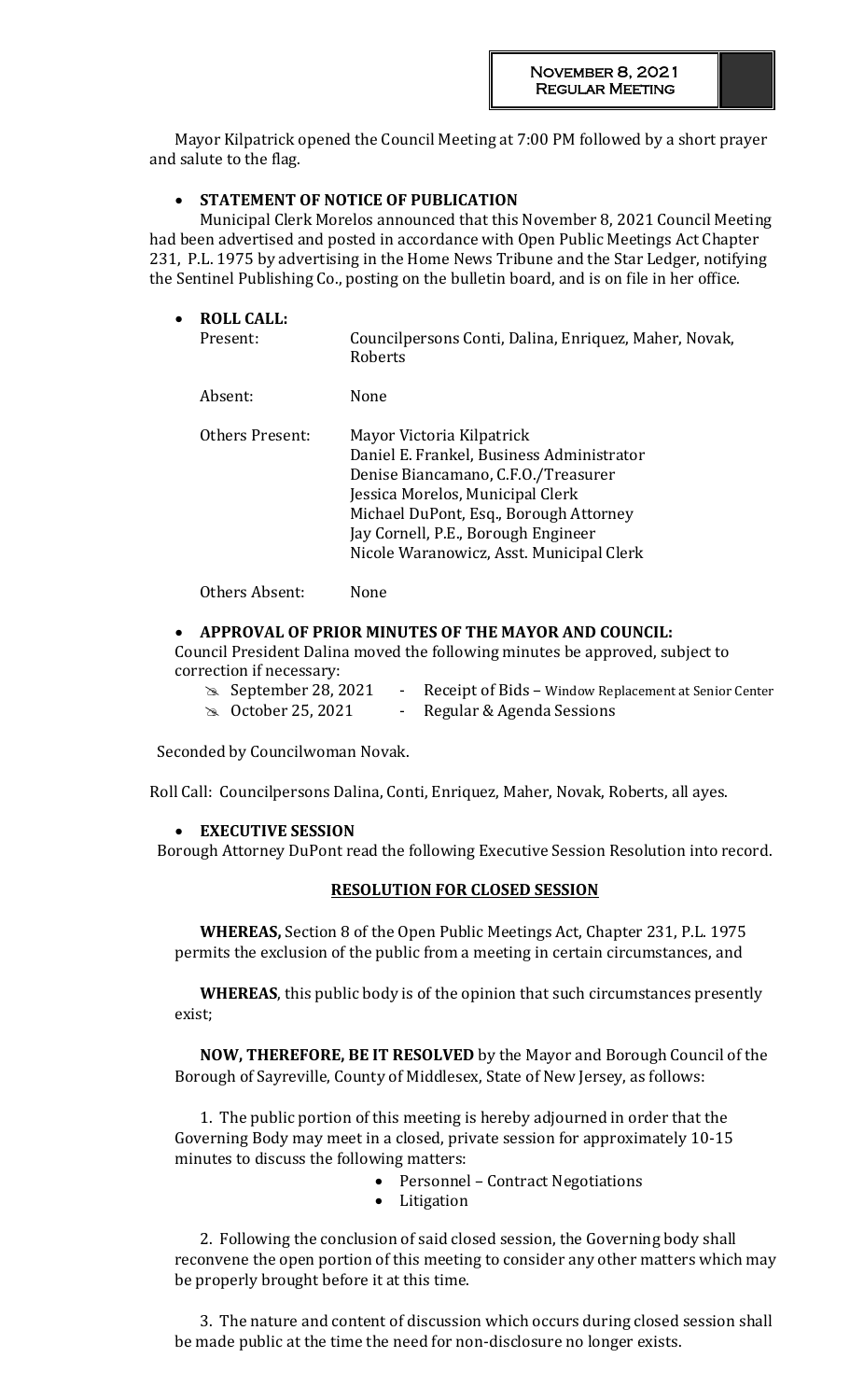**NOW, THEREFORE BE IT RESOLVED** that the public be excluded and this resolution shall take effect immediately.

/s/ Kevin Dalina, Council President

APPROVED:

## /s/ Victoria Kilpatrick, Mayor

## **Council President Dalina moved the Executive Session Resolution be adopted on Roll Call Vote. Motion seconded by Councilwoman Novak.**

Roll Call: Councilpersons Dalina, Conti, Enriquez, Maher, Novak, Roberts, all Ayes.

Time: 7:03 PM

## **Reconvene:**

Councilman Dalina made a **motion to reconvene**. Motion was seconded by Councilman Enriquez.

Roll Call: Voice Vote, all Ayes.

Time: 7:23 PM

#### **PROCLAMATION & PRESENTATIONS**

- Medicare Advantage Plan presentation by Thomas Fletcher with Reliance and Brandon Lodics with CJHIF

#### **OLD BUSINESS:**

a) Public Hearing on the following Ordinances: Borough Clerk Morelos read the heading for the following ordinances listed for Public Hearing:

Public Hearing on Ordinance #545-21.

Mayor Kilpatrick opened the meeting to the public for questions or comments on Ordinance #545-21.

There were no appearances.

**Councilwoman Roberts moved the Public Hearing be closed the Ordinance be adopted on second and final reading and advertised according to law. Seconded by Councilwoman Novak.** 

**Roll Call: Councilpersons Dalina, Conti, Enriquez, Maher, Novak, Roberts, all ayes.**

#### **BOND ORDINANCE #545-21**

**BOND ORDINANCE PROVIDING FOR THE REMEDIATION OF SOIL AND GROUNDWATER AT THE FORMER FIRST AID SQUAD SITE IN, BY AND FOR THE BOROUGH OF SAYREVILLE, NEW JERSEY, APPROPRIATING \$250,000 THEREFOR AND AUTHORIZING THE ISSUANCE OF \$235,000 BONDS OR NOTES OF THE BOROUGH FOR FINANCING PART OF SUCH APPROPRIATION**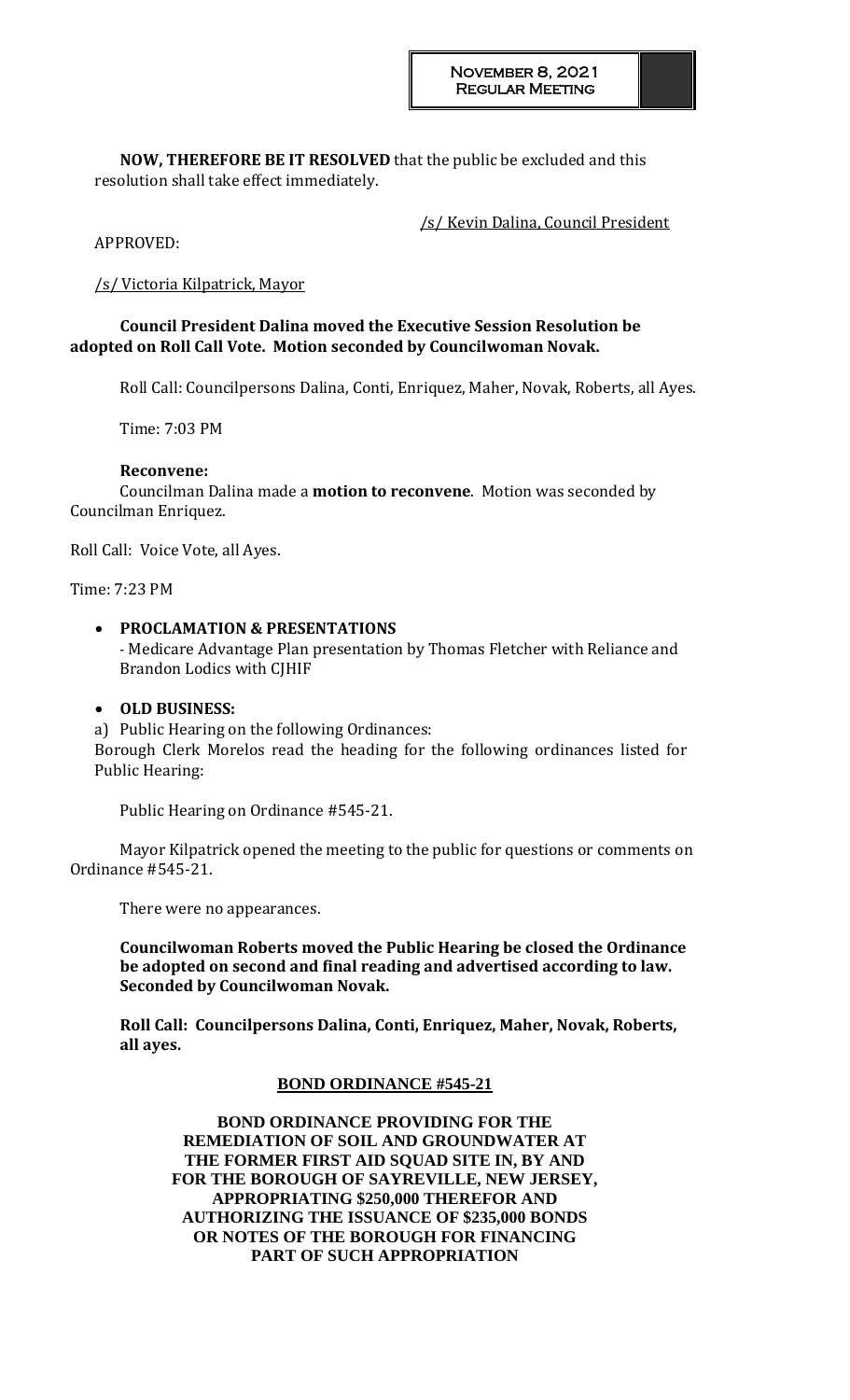BE IT ORDAINED BY THE BOROUGH COUNCIL OF THE BOROUGH OF SAYREVILLE, IN THE COUNTY OF MIDDLESEX, NEW JERSEY (not less than two-thirds of all the members thereof affirmatively concurring), AS FOLLOWS:

Section 1. The Borough Council of the Borough of Sayreville, New Jersey (the "Borough") has ascertained and hereby determines that it is necessary and desirable to raise money to finance the cost of the improvements described in Section 3 of this bond ordinance, which improvements are hereby authorized to be made or acquired by the Borough. For said improvements or purposes stated in said Section 3, there is hereby appropriated the sum of \$250,000, said sum being inclusive of all appropriations heretofore made therefor and including the sum of \$15,000 as the down payment for said improvements or purposes required by law and now available therefor by virtue of provisions for down payment or for capital improvement purposes in one or more previously adopted budgets.

Section 2. For the financing of said improvements or purposes and to meet the part of said \$250,000 appropriation not provided for by application hereunder of said down payment, negotiable bonds of the Borough are hereby authorized to be issued in the principal amount of \$235,000 pursuant to the Local Bond Law, constituting Chapter 2 of Title 40A of the New Jersey Revised Statutes (the "Local Bond Law"). In anticipation of the issuance of said bonds and to temporarily finance said improvements or purposes, negotiable notes of the Borough in the principal amount not exceeding \$235,000 are hereby authorized to be issued pursuant to and within the limitations prescribed by the Local Bond Law.

Section 3. (a) The improvements hereby authorized and the purposes for the financing of which said obligations are to be issued are the remediation of soil and groundwater at the former first aid squad site, located on Veterans Drive in the Borough, together with all work, materials and appurtenances necessary therefor or incidental thereto.

(b) The estimated maximum amount of bonds or notes of the Borough to be issued for said purposes is \$235,000.

(c) The estimated cost of said purposes is \$250,000, the excess thereof over the estimated maximum amount of bonds or notes to be issued therefor being the amount of said \$15,000 down payment for said purposes.

Section 4. The following additional matters are hereby determined, declared, recited and stated: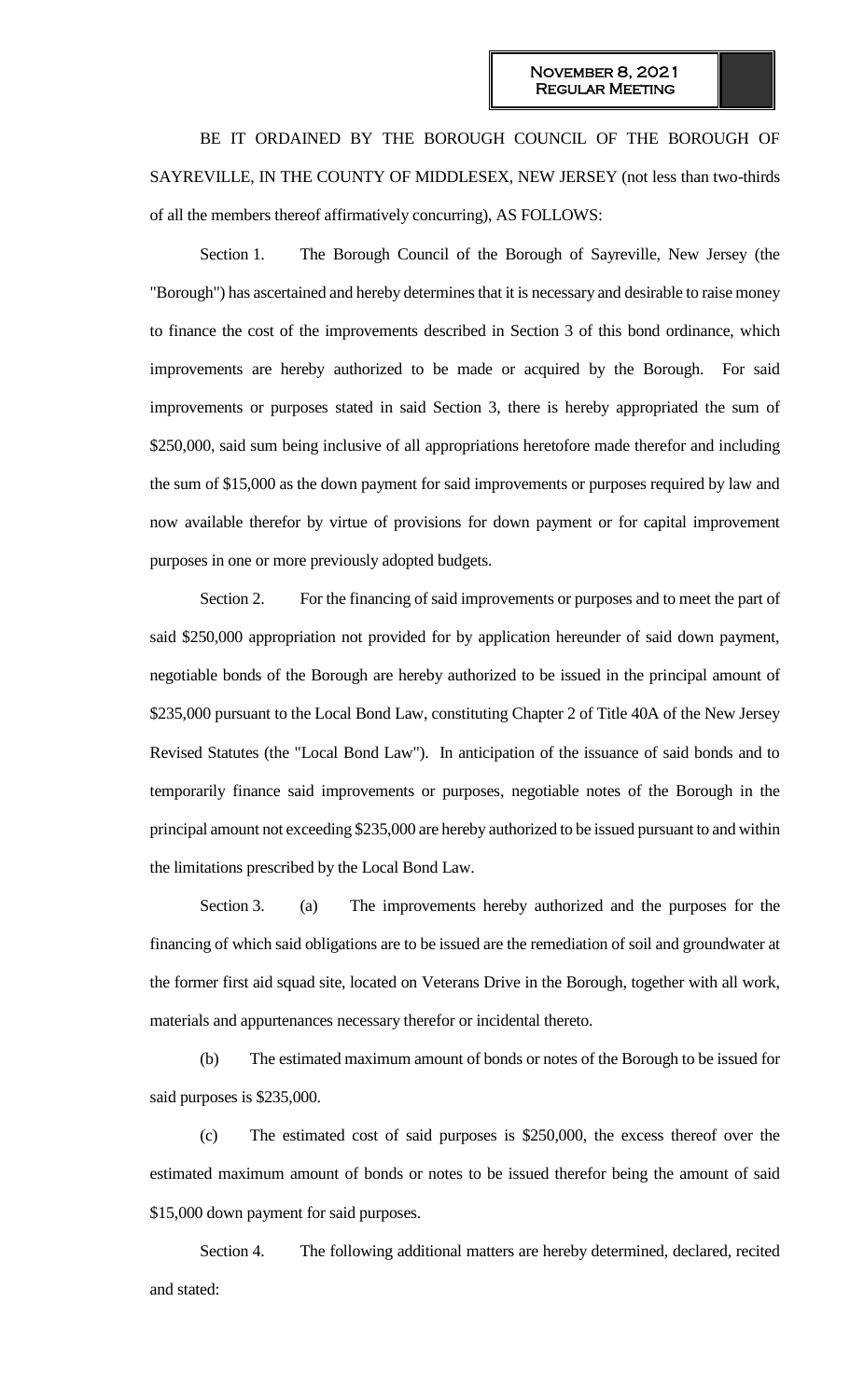(a) The said purposes described in Section 3 of this bond ordinance are not current expenses and are properties or improvements which the Borough may lawfully acquire or make as general improvements, and no part of the cost thereof has been or shall be specially benefited thereby.

(b) The period of usefulness of said purposes within the limitations of the Local Bond Law, according to the reasonable lives thereof computed from the date of said bonds or notes authorized by this bond ordinance, is 15 years.

(c) The supplemental debt statement required by the Local Bond Law has been duly made and filed in the office of the Borough Clerk and a complete duplicate thereof has been electronically filed in the office of the Director of the Division of Local Government Services in the Department of Community Affairs in the State of New Jersey (the "Division"), and such statement shows that the gross debt of the Borough as defined in the Local Bond Law is increased by the authorization of the bonds and notes provided for in this bond ordinance by \$235,000, and the said obligations authorized by this bond ordinance will be within all debt limitations prescribed by the Local Bond Law.

(d) An aggregate amount not exceeding \$125,000 for interest on said obligations, costs of issuing said obligations, engineering costs and other items of expense listed in and permitted under Section 40A:2-20 of the Local Bond Law is included in the estimated cost of said improvements.

Section 5. Any funds from time to time received by the Borough as contributions-in-aid of financing the improvements or purposes described in Section 3 of this bond ordinance, including any grants, shall be used for financing said improvements or purposes by application thereof either to direct payment of the cost of said improvements or purposes, or to payment or reduction of the authorization of the obligations of the Borough authorized therefor by this bond ordinance. Any such funds so received may, and all such funds so received which are not required for direct payment of the cost of said improvements or purposes shall, be held and applied by the Borough as funds applicable only to the payment of obligations of the Borough authorized by this bond ordinance.

Section 6. The full faith and credit of the Borough are hereby pledged to the punctual payment of the principal of and interest on the said obligations authorized by this bond ordinance. Said obligations shall be direct and unlimited obligations of the Borough, and the Borough shall be obligated to levy ad valorem taxes upon all of the taxable property within the jurisdiction of the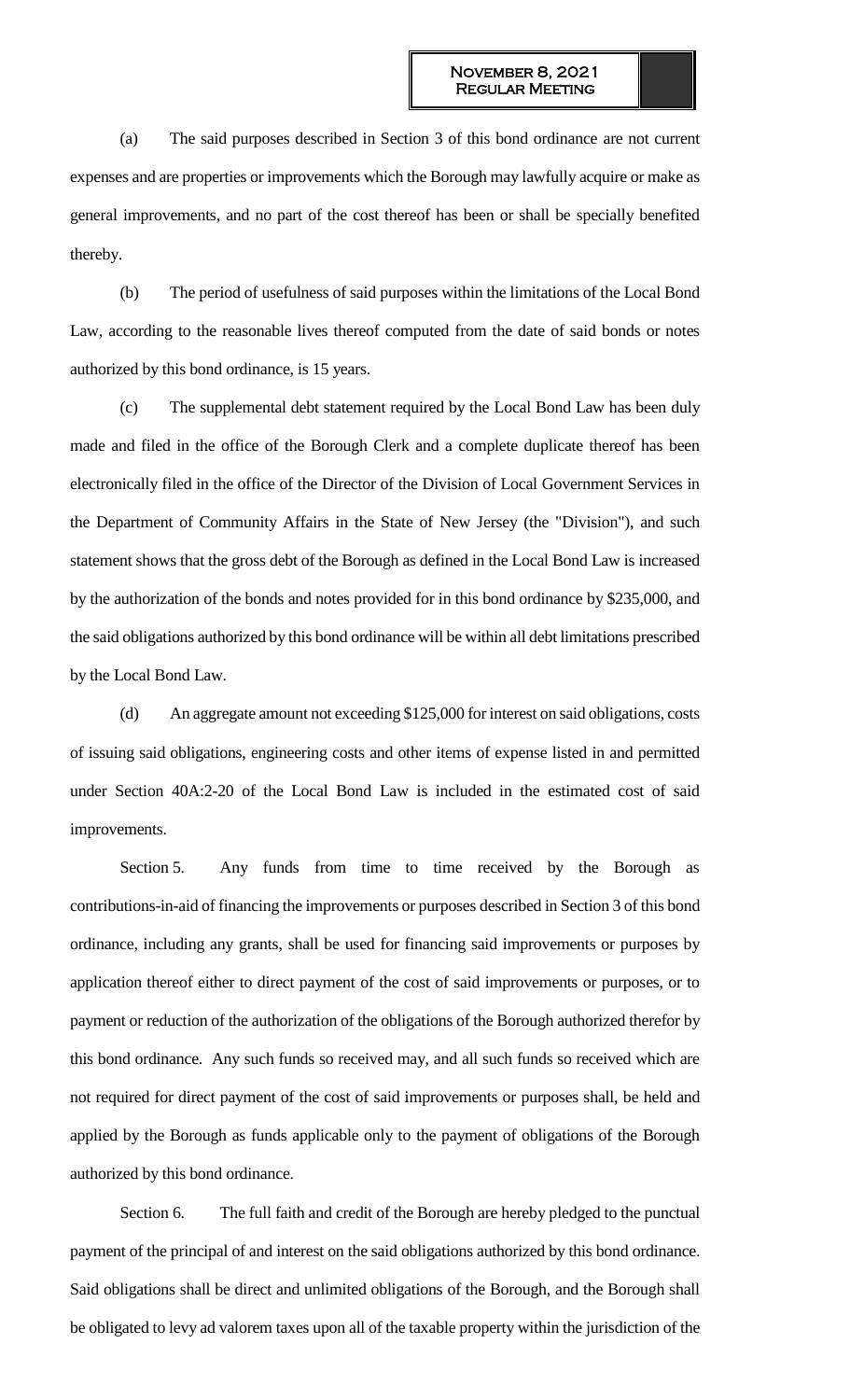Borough for the payment of said obligations and interest thereon without limitation as to rate or amount.

Section 7. The capital budget of the Borough is hereby amended to conform with the provisions of this bond ordinance to the extent of any inconsistency herewith and the resolutions promulgated by the Local Finance Board of the Division showing all detail of the amended capital budget and capital program as approved by the Director of the Division, are on file with the Borough Clerk and are available for public inspection.

Section 8. The Borough intends to issue bonds or notes to finance the cost of the improvements or purposes described in Section 3 of this bond ordinance. The Borough expects that the maximum principal amount of bonds or notes which will be issued to finance the cost of the improvements or purposes described in Section 3 of this bond ordinance is \$235,000. If the Borough incurs any such costs prior to the issuance of the bonds or notes, the Borough intends to reimburse itself for such expenditures with the proceeds of the bonds or notes.

Section 9. This bond ordinance shall take effect twenty (20) days after the first publication thereof after final adoption as provided by the Local Bond Law.

## **INTRODUCED/APPROVED ON FIRST READING**

DATED: October 25, 2021

/s/Jessica Morelos, R.M.C. /s/Donna Roberts, Councilwoman Clerk of the Borough of Sayreville (Admin. & Finance Committee)

**ADOPTED ON SECOND READING** DATED: November 8, 2021

/s/Jessica Morelos, R.M.C. /s/Donna Roberts, Councilwoman Clerk of the Borough of Sayreville (Admin. & Finance Committee)

Borough of Sayreville

Borough of Sayreville

#### **APPROVAL BY THE MAYOR ON THIS \_8th\_ DAY OF \_November\_\_, 2021.**

/s/Victoria Kilpatrick, Mayor Borough of Sayreville

APPROVED AS TO FORM:

/s/MICHAEL DUPONT, ESQ., Borough Attorney

Public Hearing on Ordinance #546-21.

Mayor Kilpatrick opened the meeting to the public for questions or comments on Ordinance #546-21.

There were no appearances.

**Councilwoman Roberts moved the Public Hearing be closed the Ordinance be adopted on second and final reading and advertised according to law. Seconded by Councilwoman Novak.**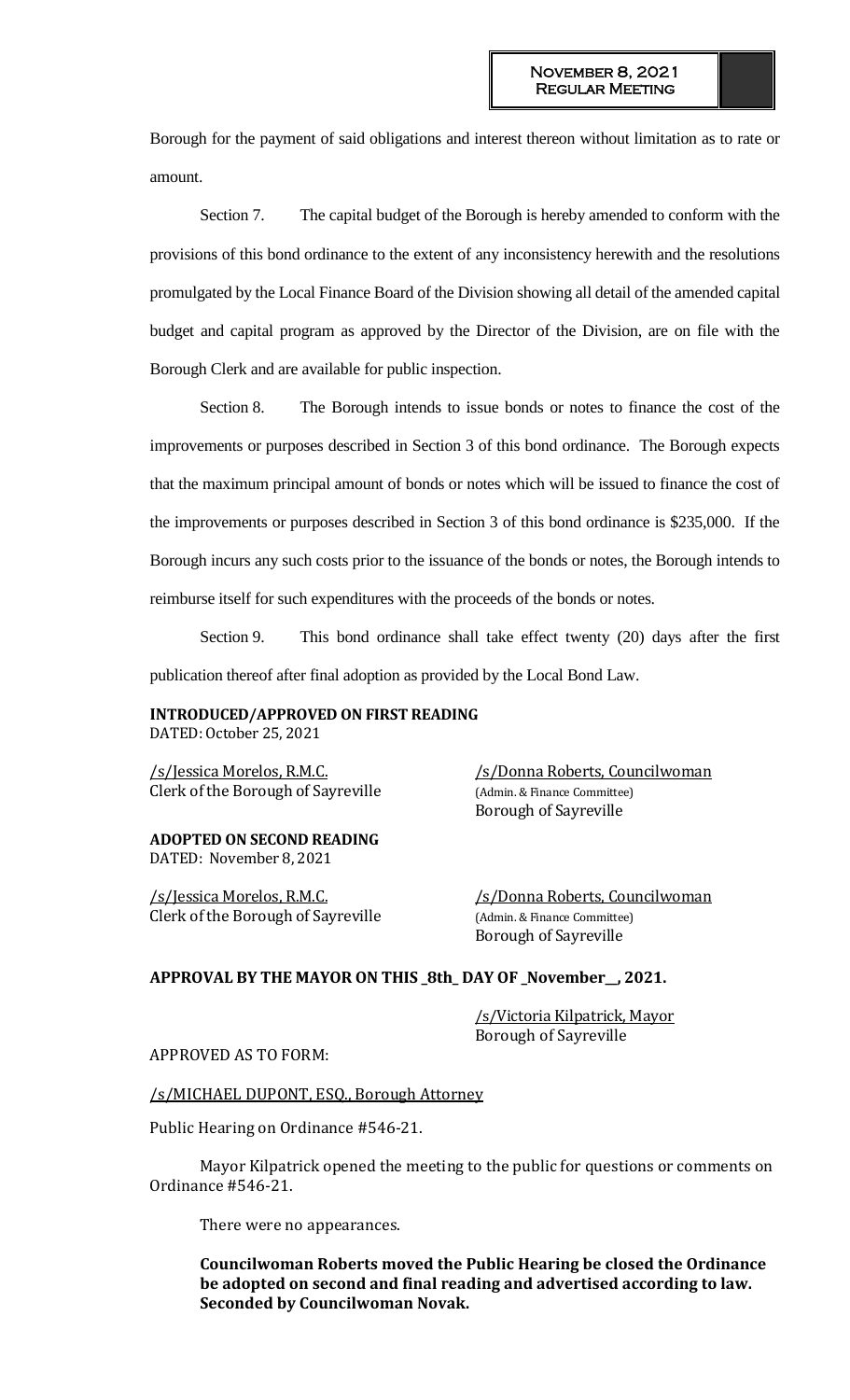**Roll Call: Councilpersons Dalina, Conti, Enriquez, Maher, Novak, Roberts, all ayes.**

#### **ORDINANCE #546-21 AN ORDINANCE FIXING THE SALARIES OF CERTAIN BOROUGH OFFICIALS, OFFICERS AND EMPLOYEES FOR THE YEARS 2021-2025 AS COMMENSURATED IN THE P.B.A. LOCAL #98 BARGAINING AGREEMENT**

**BE IT ORDAINED** by the Mayor and Borough Council of the Borough of Sayreville as follows:

**Section 1.** The following annual salaries be and the same are hereby established for the following Borough Officials, officers and employees as per Schedules annexed hereto and made a part hereof.

#### **Borough of Sayreville – Patrolmen Salary & Wage Schedule** Appendix I 2021-2022-2023-2024-2025

**Section 2.** All ordinance or parts of ordinances inconsistent herewith are hereby repealed and this ordinance shall take effect immediately upon final passage and publication as required by law.

## **INTRODUCED/APPROVED ON FIRST READING**

DATED: October 25, 2021

Clerk of the Borough of Sayreville (Admin. & Finance Committee)

/s/Jessica Morelos, R.M.C. /s/Donna Roberts, Councilwoman Borough of Sayreville

**ADOPTED ON SECOND READING** DATED: November 8, 2021

/s/Jessica Morelos, R.M.C. /s/Donna Roberts, Councilwoman Clerk of the Borough of Sayreville (Admin. & Finance Committee)

Borough of Sayreville

## **APPROVAL BY THE MAYOR ON THIS \_\_8th\_\_ DAY OF \_November\_, 2021.**

/s/Victoria Kilpatrick, Mayor Borough of Sayreville

APPROVED AS TO FORM: /s/MICHAEL DUPONT, ESQ., Borough Attorney

Mayor Kilpatrick stated that Election Day is over and it has been an honor to serve with Councilmen Dalina and Enriquez. She thanked them for their support. Mayor congratulated Eunice and Christian on being elected.

Councilwoman Roberts stated that the Borough is going to start a bi-partisan internship to learn about government for about 4-6 week prototype.

**NEW BUSINESS:** 

a) Introduction of the following ordinances:

**BOND ORDINANCE #547-21 CAPITAL ORDINANCE PROVIDING FOR THE ACQUISITION OF A TAHOE TRUCK BY AND FOR THE BOROUGH OF SAYREVILLE, IN THE COUNTY OF MIDDLESEX, NEW JERSEY (Admin. & Finance Committee – Co. Roberts – Public Hearing 11-22-21)**

Councilwoman Roberts moved the Ordinance be approved on first reading, advertise according to law and a Public Hearing be scheduled for November 22, 2021. Motion was seconded by Councilwoman Novak.

Roll Call: Ayes: Councilpersons Roberts, Conti, Dalina, Enriquez, Maher, Novak.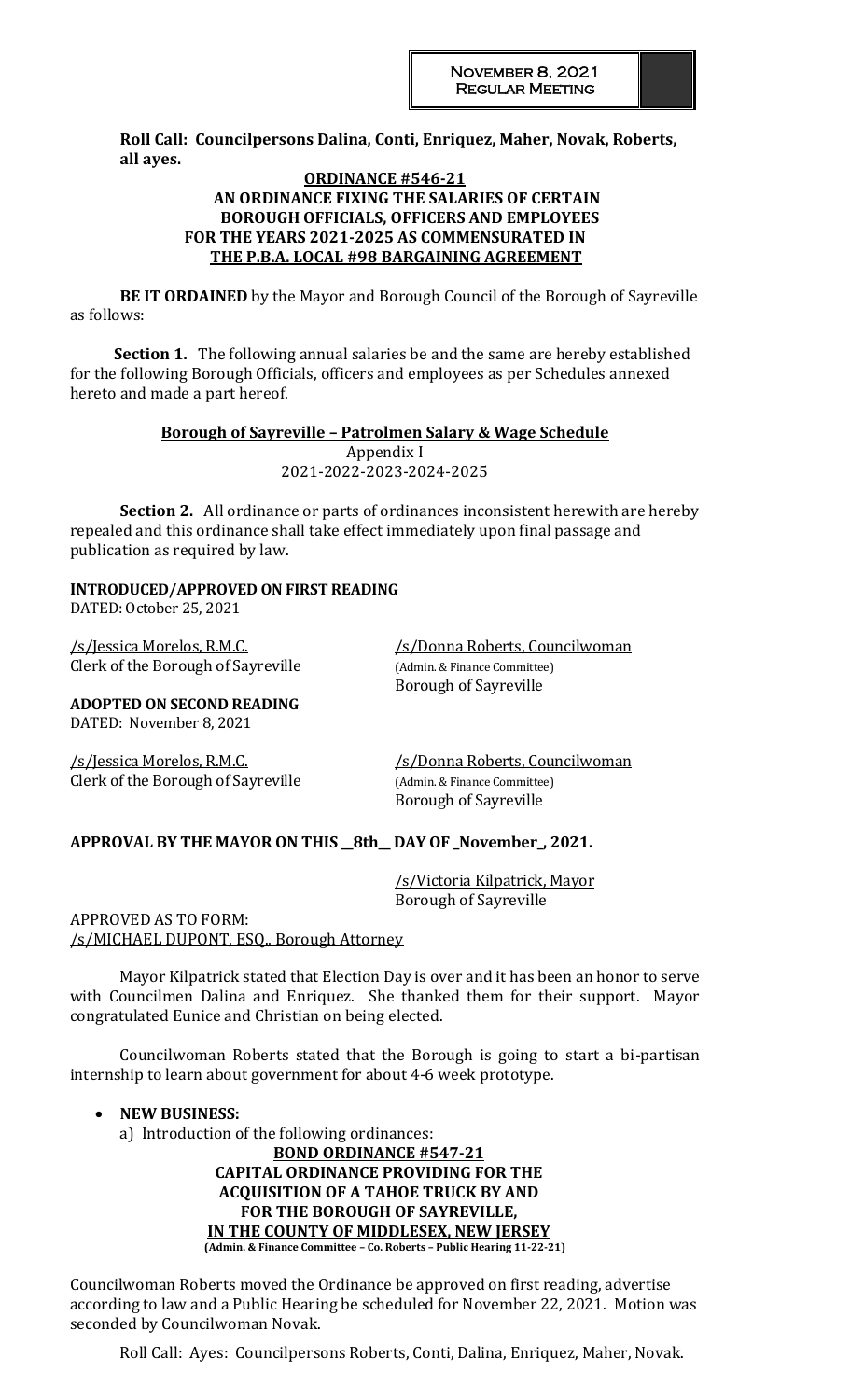# **ORDINANCE #548-21 AN ORDINANCE FIXING THE SALARIES OF CERTAIN BOROUGH OFFICIALS, OFFICERS AND EMPLOYEES FOR THE YEARS 2021-2025 AS COMMENSURATED IN THE P.B.A. LOCAL #98 BARGAINING AGREEMENT**

**(Admin. & Finance Committee – Co. Roberts – Public Hearing 11-22-21)**

Councilwoman Roberts moved the Ordinance be approved on first reading, advertise according to law and a Public Hearing be scheduled for November 22, 2021. Motion was seconded by Councilwoman Novak.

Roll Call: Ayes: Councilpersons Roberts, Conti, Dalina, Enriquez, Maher, Novak.

#### **CONSENT AGENDA RESOLUTIONS**

Mayor Kilpatrick opened the meeting for any questions or comments on Consent Agenda Resolutions.

There were no appearances.

Council President Dalina made a motion to close the Public Portion and adopt the Consent Agenda Resolutions. Seconded by Councilman Enriquez.

Roll Call: Councilpersons Dalina, Conti, Enriquez, Maher, Novak, Roberts, all Ayes.

## **RESOLUTION #2021-283**

**WHEREAS,** all bills submitted to the Borough of Sayreville covering services, work, labor and material furnished the Borough of Sayreville have been duly audited by the appropriate committee;

**NOW, THEREFORE, BE IT AND IT IS HEREBY RESOLVED** that all bills properly verified according to law and properly audited by the appropriate committees be and the same are hereby ordered to be paid by the appropriate Borough officials.

/s/ Victoria Kilpatrick, Mayor

| /s/ Vincent Conti, Councilman  | <u>/s/ Michele Maher, Councilwoman_</u> |
|--------------------------------|-----------------------------------------|
| /s/ Kevin Dalina, Councilman   | <u>/s/ Mary J. Novak, Councilwoman</u>  |
| 's/ Damon Enriquez, Councilman | <u>/s/ Donna Roberts, Councilwoman_</u> |

Reviewed by the Borough Attorney and is approved as to form and the Resolution satisfies all of the legal requirements for the Mayor's signature.

#### /s/ Michael R. DuPont, Borough Attorney

## **Bill list of November 8, 2021 in the amount of \$14, 899,596.68 in a separate Bill List File for 2021 (See Appendix Bill List 2021-A for this date).**

#### **RESOLUTION #2021-284**

**WHEREAS,** an application has been received by the Municipal Clerk for a person to person transfer of Plenary Retail Consumption License #1219-33-024-006, heretofore issued to Tapan Liquors, LLC located at 404 Washington Road, Sayreville, NJ.

**WHEREAS,** said application is complete in all respects, the transfer fees have been paid, the applicant has disclosed with the issuing authority the source of all funds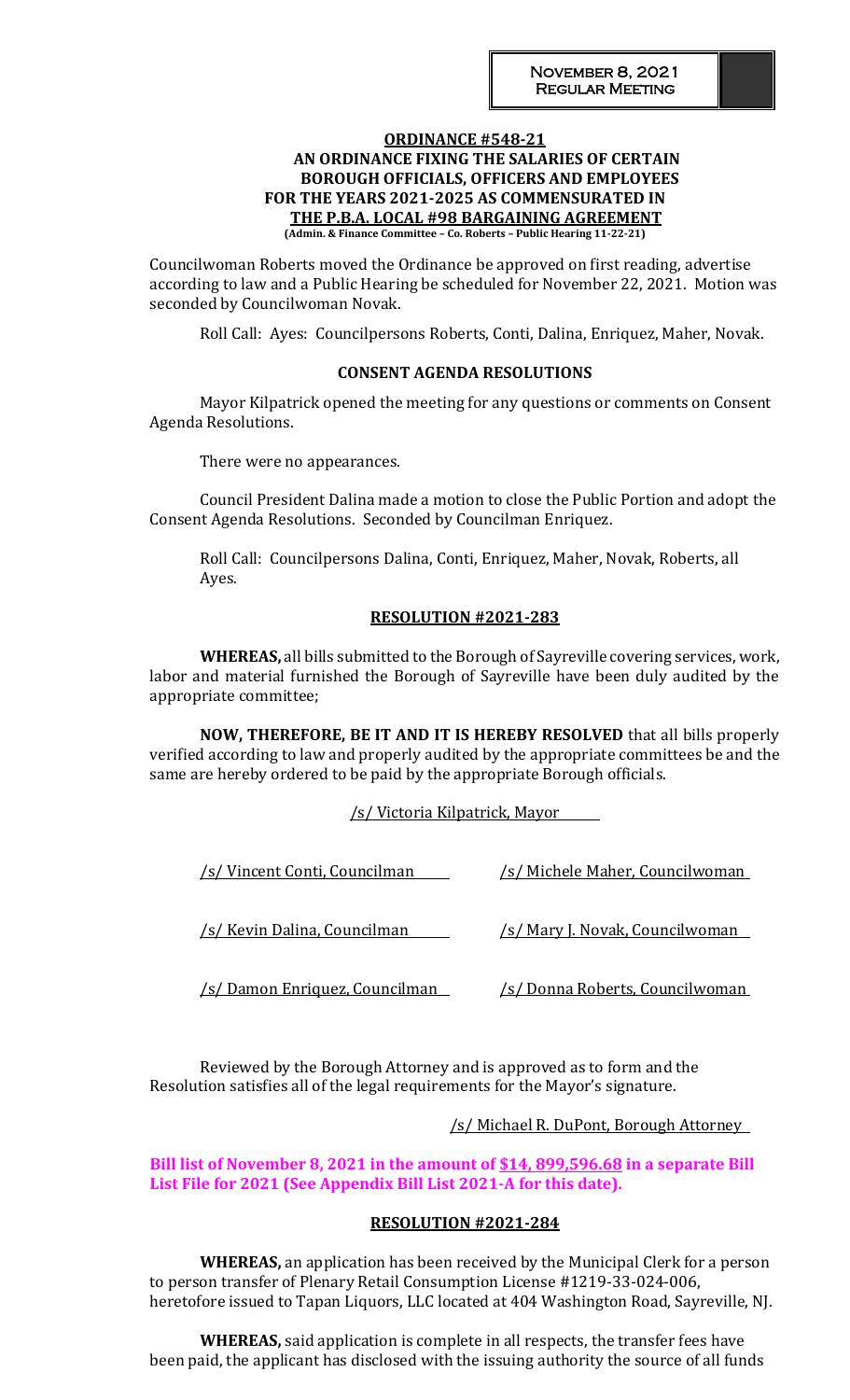used in the purchase of said license and business and the license has been properly renewed for the current license term;

**WHEREAS,** the applicant has duly advertised in the Home News Tribune on August 4, 2021 and August 11, 2021, as required by law, and has produced proof of publication as to such advertising; and

**WHEREAS,** no objections or protests have been made with regard to said transfer; and

**WHEREAS,** all other necessary requirements have been fulfilled and proper investigations have been made, the applicant is qualified to be licensed according to all statutory, regulatory and local governmental Alcoholic Beverage Control laws and regulations.

**NOW, THEREFORE, BE IT RESOLVED** that the Mayor and Council of the Borough of Sayreville does hereby approve, the **transfer of Plenary Retail Consumption License #1219-33-04-006 now held byTapan Liquors, LLC, to Pekay Liquor, LLC** and that the Municipal Clerk is hereby authorized to endorse the license certificate to the new ownership, subject to all its terms and conditions, *effective November 9, 2021.*

> /s/ Donna Roberts, Councilwoman (Admin. & Finance Committee)

Reviewed by the Borough Attorney and is approved as to form and the Resolution satisfies all of the legal requirements for the Mayor's signature.

/s/ Michael R. DuPont, Borough Attorney

**ATTEST: BOROUGH OF SAYREVILLE**

/s/ Jessica Morelos, RMC /s/ Victoria Kilpatrick Municipal Clerk Mayor

## **RESOLUTION #2021-285**

**BE IT RESOLVED** that the proper Borough officials are hereby authorized to

award a contract to Tactical Public Safety of West Berlin, NJ for Phase III of the

Public Safety Microwave Project through NJ State Contract #T-01909/A83932 in an

amount not to exceed \$136,186.00.

/s/ Vincent Conti, Councilman (Public Safety Committee)

Reviewed by the Borough Attorney and is approved as to form and the Resolution satisfies all of the legal requirements for the Mayor's signature.

/s/ Michael R. DuPont, Borough Attorney

#### **ATTEST: BOROUGH OF SAYREVILLE**

/s/ Jessica Morelos, RMC /s/ Victoria Kilpatrick Municipal Clerk and the Mayor

## **RESOLUTION #2021-286**

**BE IT RESOLVED** that the proper Borough officials are hereby authorized to

purchase through NJ State Contract #T-2100/A88727, one (1) 2021 Ford F-250,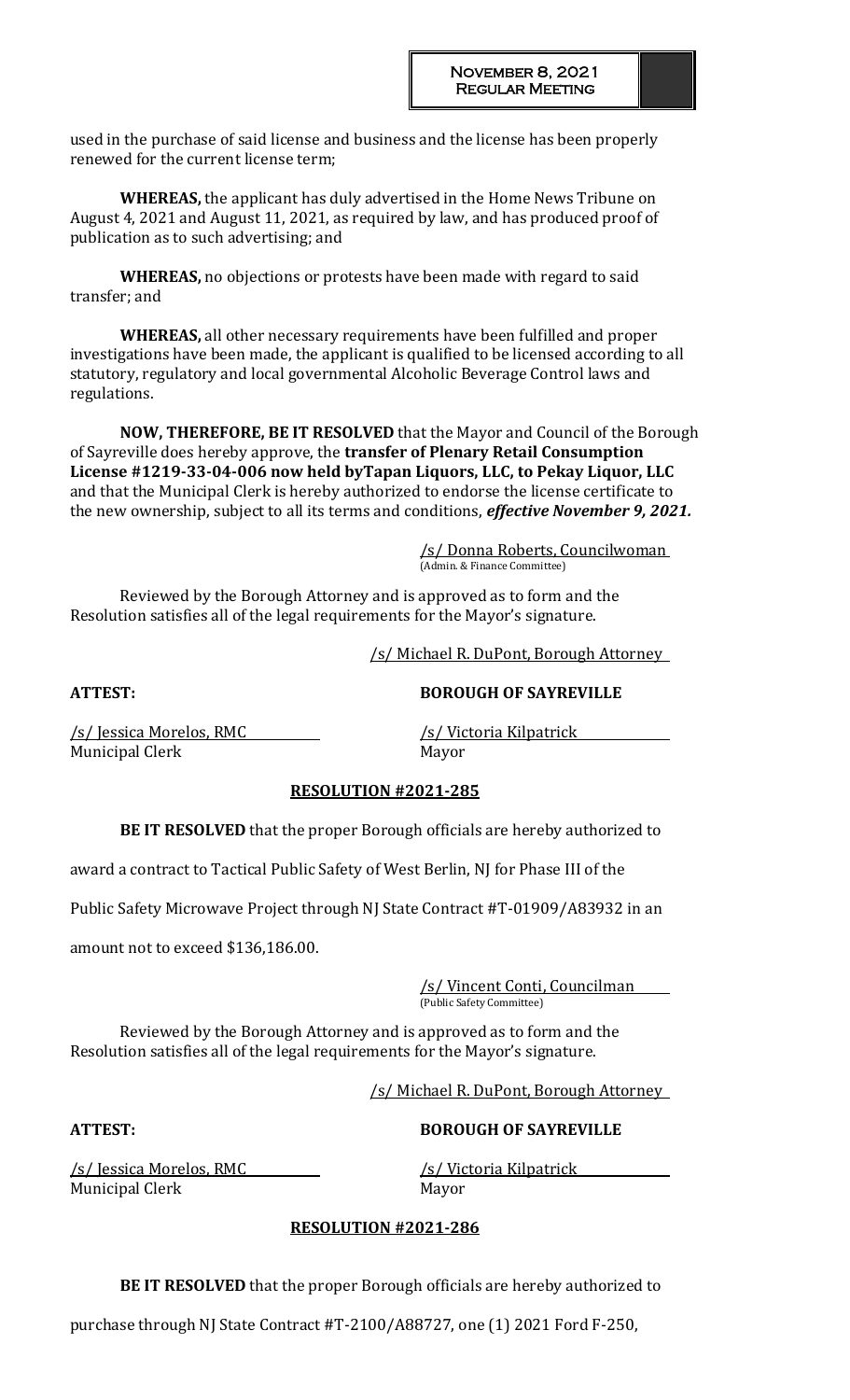from Beyer Ford, 170 Ridgedale Ave., Morristown, NJ 07960, at a total cost not to

exceed \$41,200.00.

/s/ Vincent Conti, Councilman (Public Safety Committee)

Reviewed by the Borough Attorney and is approved as to form and the Resolution satisfies all of the legal requirements for the Mayor's signature.

/s/ Michael R. DuPont, Borough Attorney

## **ATTEST: BOROUGH OF SAYREVILLE**

/s/ Jessica Morelos, RMC /s/ Victoria Kilpatrick Municipal Clerk Mayor

## **RESOLUTION #2021-287 Governor's Council on Alcoholism and Drug Abuse Fiscal Grant Cycle October 2020-June 2025**

#### **FORM 1B**

**WHEREAS** the Governor's Council on Alcoholism and Drug Abuse established the Municipal Alliances for the Prevention of Alcoholism and Drug Abuse in 1989 to educate and engage residents, local government and law enforcement officials, schools, nonprofit organizations, the faith community, parents, youth and other allies in efforts to prevent alcoholism and drug abuse in communities throughout New Jersey.

**WHEREAS,** The Borough Council of the Borough of Sayreville, County of Middlesex, State of New Jersey recognizes that the abuse of alcohol and drugs is a serious problem in our society amongst persons of all ages; and therefore, has an established Municipal Alliance Committee; and,

**WHEREAS** the Borough Council further recognizes that it is incumbent upon not only public officials but upon the entire community to take action to prevent such abuses in our community; and,

**WHEREAS,** the Borough Council has applied for funding to the Governor's Council on Alcoholism and Drug Abuse through the County of Middlesex.

**NOW, THEREFORE, BE IT RESOLVED** by the Borough of Sayreville, County of Middlesex, State of New Jersey hereby recognizes the following:

- 1. The Borough Council does hereby authorize submission of a strategic plan for the Sayreville Municipal Alliance grant for fiscal year 2023 in the amount of: DEDR \$16,183 Cash Match \$4,045.75 In-Kind \$12,137.25
- 2. The Borough Council acknowledges the terms and conditions for administering the Municipal Alliance grant, including the administrative compliance and audit requirements.

/s/ Vincent Conti, Councilman (Public Safety Committee)

Reviewed by the Borough Attorney and is approved as to form and the Resolution satisfies all of the legal requirements for the Mayor's signature.

/s/ Michael R. DuPont, Borough Attorney

## **ATTEST: BOROUGH OF SAYREVILLE**

/s/ Jessica Morelos, RMC /s/ Victoria Kilpatrick Municipal Clerk Mayor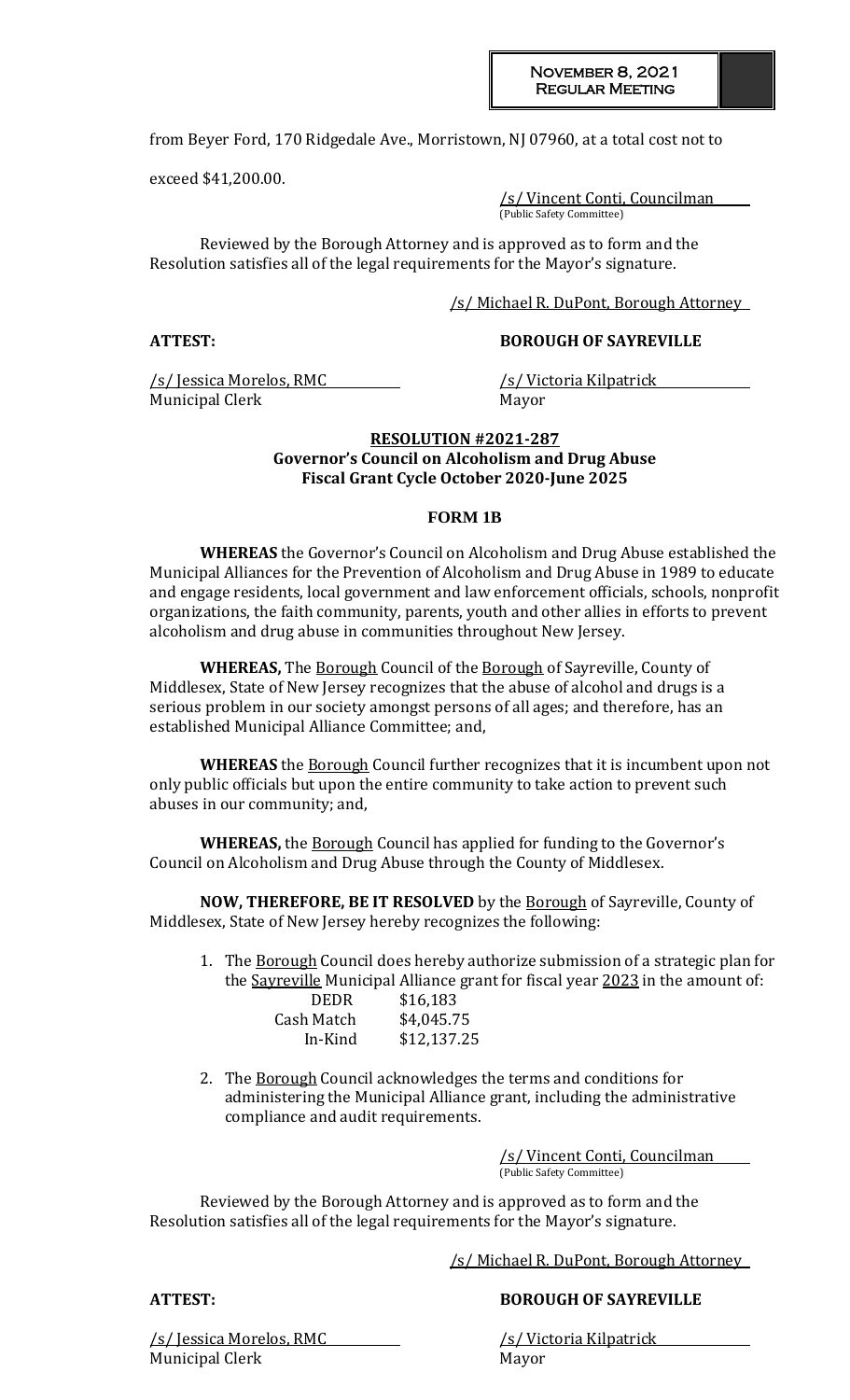### **RESOLUTION #2021-288**

**BE IT AND IT IS HEREBY RESOLVED** that the proper borough officials are

hereby authorized and directed to execute an amendment to the Memorandum of

Agreement with PBA Local 98 (Patrolmen).

/s/ Donna Roberts, Councilwoman (Admin. & Finance Committee)

Reviewed by the Borough Attorney and is approved as to form and the Resolution satisfies all of the legal requirements for the Mayor's signature.

/s/ Michael R. DuPont, Borough Attorney

## **ATTEST: BOROUGH OF SAYREVILLE**

/s/ Jessica Morelos, RMC /s/ Victoria Kilpatrick Municipal Clerk Mayor

## **RESOLUTION #2021-289**

**WHEREAS**, on October 13, 2021 the Mayor and Council of the Borough of Sayreville received bids for the "HVAC & Boiler Maintenance, Repair & Replacement"; and

**WHEREAS,** the Certification as to Availability of Funds is annexed hereto;

**NOW, THEREFORE, BE IT RESOLVED** by the Mayor and Council on this 8th day of November, 2021, that:

1. Contract for the "HVAC & Boiler Maintenance, Repair & Replacement" be awarded to Titan Mechanical Service, LLC, P.O. Box 8956, Trenton, NJ 08650, on an as needed basis in an amount not to exceed \$70,650.00.

> /s/ Kevin Dalina, Councilman (Public Works Committee)

Reviewed by the Borough Attorney and is approved as to form and the Resolution satisfies all of the legal requirements for the Mayor's signature.

/s/ Michael R. DuPont, Borough Attorney

#### **ATTEST: BOROUGH OF SAYREVILLE**

Municipal Clerk and the Mayor

/s/ Jessica Morelos, RMC /s/ Victoria Kilpatrick

## **RESOLUTION #2021-290**

**BE IT RESOLVED** that the proper Borough officials are hereby authorized to

award a contract to Clothing Donation Services, LLC of Paramus, NJ for the Textile

Collection Program for the placement fee offered to the Borough in the amount of

\$23,760.00.

/s/ Kevin Dalina, Councilman (Public Works Committee)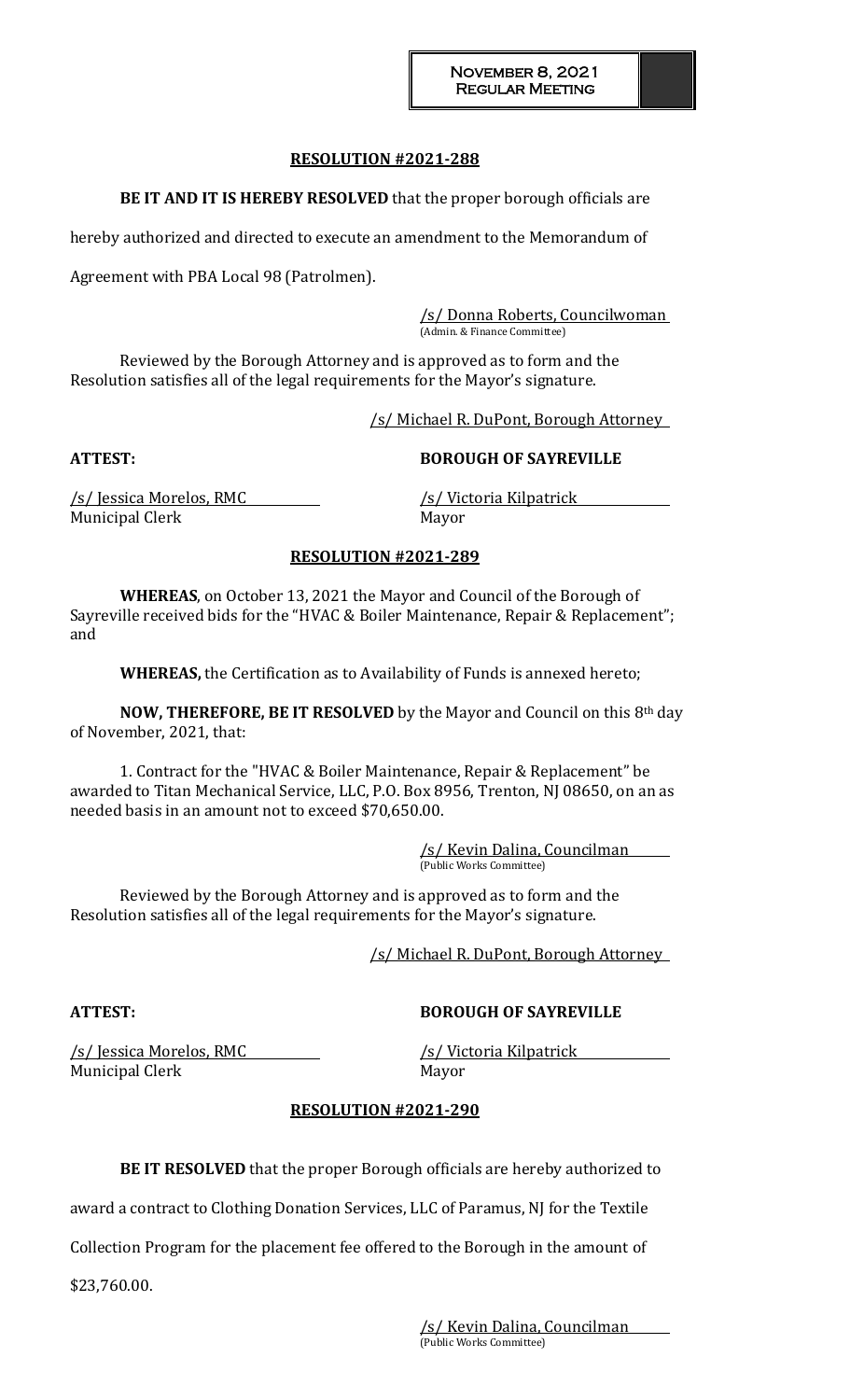#### November 8, 2021 Regular Meeting

Reviewed by the Borough Attorney and is approved as to form and the Resolution satisfies all of the legal requirements for the Mayor's signature.

/s/ Michael R. DuPont, Borough Attorney

## **ATTEST: BOROUGH OF SAYREVILLE**

/s/ Jessica Morelos, RMC /s/ Victoria Kilpatrick Municipal Clerk Mayor

## **RESOLUTION #2021-291**

**WHEREAS,** N.J.S.A. 40A:4-87 provides that the director of the Division of Local Finance may approve the insertion of any special item of revenue in the budget of any county or municipality when such items shall have been made available by law and the amount thereof was not determined at the time of the adoption of the budget; and

**WHEREAS**, said Director may also approve the insertion of an item of appropriation of equal amount:

#### **SECTION 1.**

**NOW THEREFORE, BE IT RESOLVED** that the Mayor and Council of the Borough of Sayreville hereby requests the Director of the Division of Local Finance to approve the insertion of the following items of revenue in the budget of the year 2021 in the sums contained in **Section 2** which items are now available as a revenue from the following sources:

#### **SECTION 2.**

- American Rescue Plan Act of 2021 Grants for New Jersey Public Libraries in the amount of \$46,611.00

**SECTION 3. BE IT FURTHER RESOLVED** that this resolution shall take effect immediately.

> /s/ Donna Roberts, Councilwoman (Admin. & Finance Committee)

Reviewed by the Borough Attorney and is approved as to form and the Resolution satisfies all of the legal requirements for the Mayor's signature.

/s/ Michael R. DuPont, Borough Attorney

## **ATTEST: BOROUGH OF SAYREVILLE**

/s/ Jessica Morelos, RMC /s/ Victoria Kilpatrick Municipal Clerk Mayor

#### **RESOLUTION 2021-292**

BE IT AND IT IS HEREBY RESOLVED that the following transfers between 2021 Budget Appropriations be and the same are hereby authorized to be made in the following manner to wit:

| <b>FROM</b> | ፐበ |
|-------------|----|
|-------------|----|

#### CURRENT FUND

General Administration OE 1,000.00 (1-01-20-100-123)

Human Resource OE 55,000.00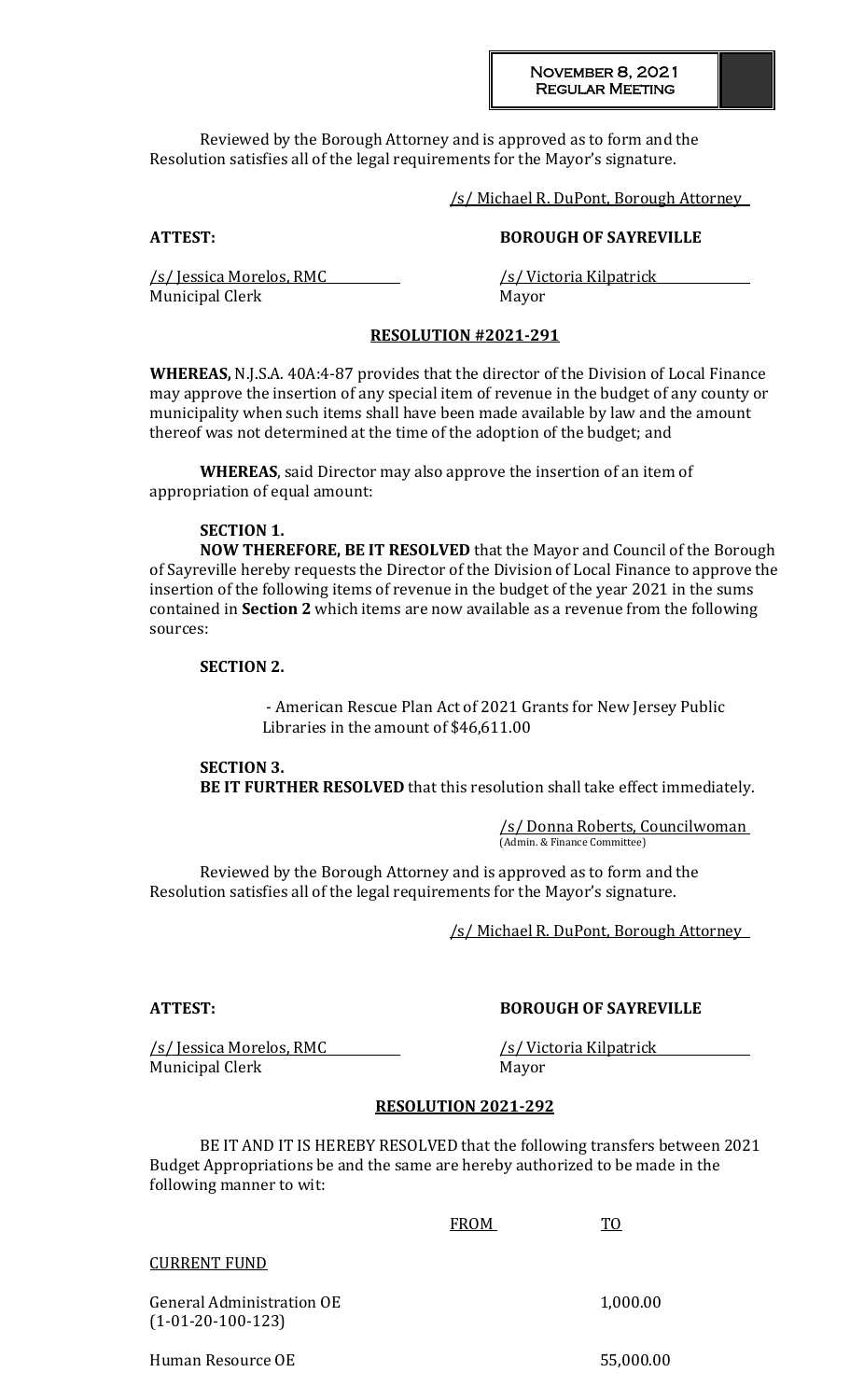## November 8, 2021 Regular Meeting

| $(1-01-20-105-127)$                                     |           |           |
|---------------------------------------------------------|-----------|-----------|
| Mayor & Council S&W<br>$(1-01-20-110-017)$              |           | 500.00    |
| <b>Municipal Clerk OE</b><br>$(1-01-20-120-124)$        |           | 5,500.00  |
| Municipal Clerk Election OE<br>$(1-01-20-121-134)$      |           | 5,500.00  |
| Audit<br>$(1-01-20-135-138)$                            |           | 8,000.00  |
| <b>Engineering S&amp;W</b><br>$(1-01-20-165-017)$       |           | 700.00    |
| Planning Board S&W<br>$(1-01-21-180-017)$               |           | 3,000.00  |
| Rent Leveling OE<br>$(1-01-21-190-123)$                 |           | 1,000.00  |
| <b>Construction Code S&amp;W</b><br>$(1-01-21-195-013)$ |           | 12,000.00 |
| <b>Code Enforcement OE</b><br>$(1-01-21-200-125)$       |           | 1,000.00  |
| Uniform Fire Safety S&W<br>$(1-01-25-270-011)$          |           | 10,000.00 |
| Uniform Fire Safety OE<br>$(1-01-25-270-121)$           |           | 500.00    |
| Recycling S&W<br>$(1-01-26-306-011)$                    |           | 2,000.00  |
| Public Buildings & Grounds OE<br>$(1-01-26-310-125)$    |           | 5,000.00  |
| Vehicle Maintenance S&W<br>$(1-01-26-315-014)$          |           | 5,000.00  |
| Natural Gas<br>$(1-01-31-446-267)$                      |           | 26,000.00 |
| Municipal Clerk S&W<br>$(1-01-20-120-012)$              | 5,000.00  |           |
| Police OE<br>$(1-01-25-240-220)$                        | 36,700.00 |           |
| Crossing Guard S&W<br>$(1-01-25-255-013)$               | 35,000.00 |           |
| Road Repair S&W<br>$(1-01-26-290-013)$                  | 12,000.00 |           |
| Garbage & Trash S&W<br>$(1-01-26-305-013)$              | 28,000.00 |           |
| Recycling OE                                            | 10,000.00 |           |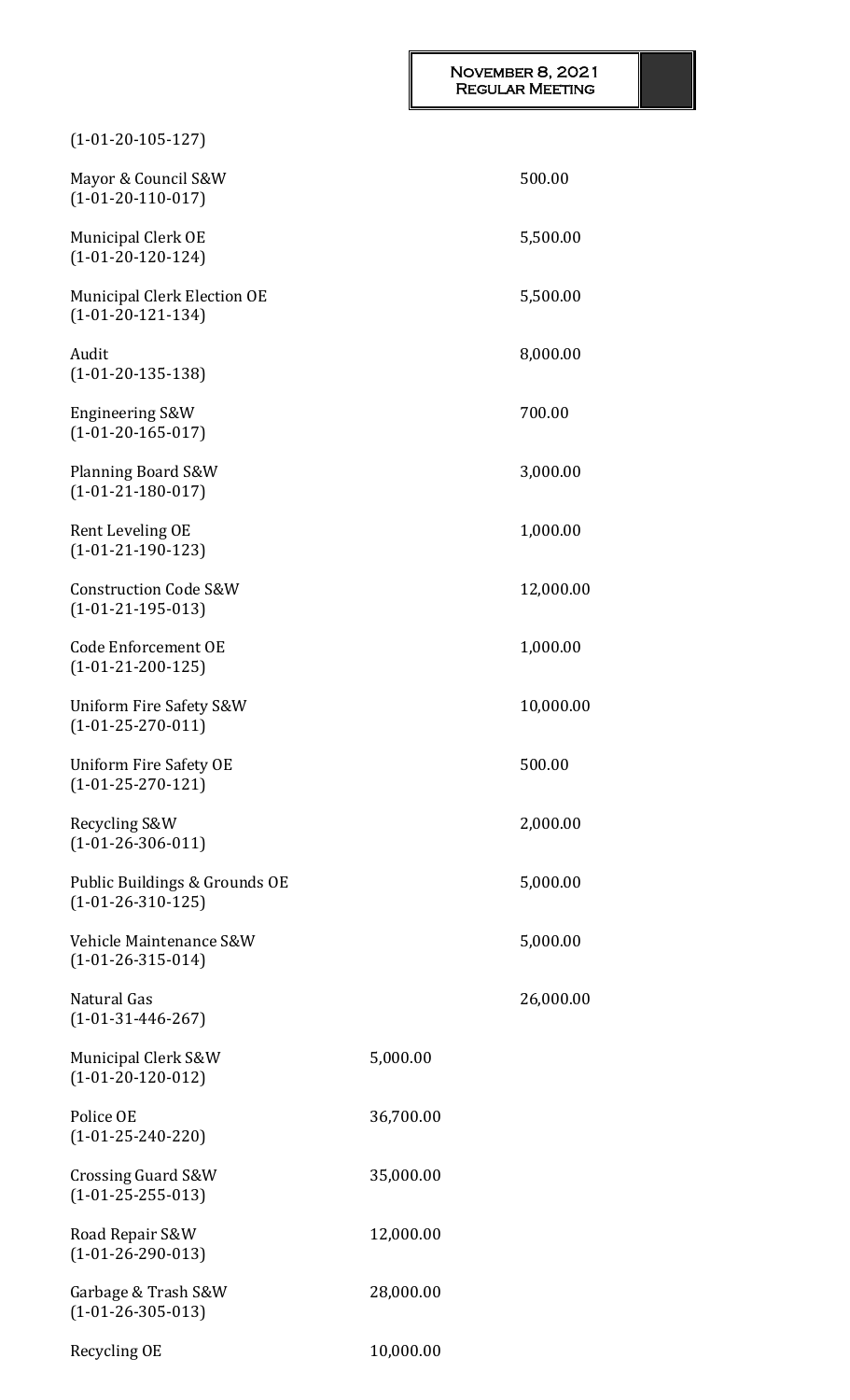(1-01-26-306-190)

| Parks & Playground-Recreation S&W<br>$(1-01-28-370-099)$  | 10,000.00         |            |
|-----------------------------------------------------------|-------------------|------------|
| Parks & Playground-Maintenance S&W<br>$(1-01-28-375-014)$ | 5,000.00          |            |
|                                                           | <u>141,700.00</u> | 141,700.00 |

/s/ Donna Roberts, Councilwoman (Admin. & Finance Committee)

Reviewed by the Borough Attorney and is approved as to form and the Resolution satisfies all of the legal requirements for the Mayor's signature.

/s/ Michael R. DuPont, Borough Attorney

## **ATTEST: BOROUGH OF SAYREVILLE**

/s/ Jessica Morelos, RMC /s/ Victoria Kilpatrick Municipal Clerk Mayor

#### **RESOLUTION 2021-293**

**WHEREAS,** the Borough of Sayreville deems it necessary and desirable to provide for a capital project not previously reflected in the 21CY Capital Budget of said municipality, and

**WHEREAS,** N.J.A.C. 5:30-4.4B provides that the Capital Budget of a governing body shall be amended to reflect any provisions, changes or inconsistencies with said Capital Budget,

**NOW, THEREFORE, BE IT RESOLVED** by the Council of the Borough of Sayreville, in the County of Middlesex, State of New Jersey, that the 21CY Capital Budget shall be amended to reflect the addition of Ordinance 547-21 – Purchase of a Tahoe Truck, not previously provided for in the Capital Budget.

**BE IT FURTHER RESOLVED** that the attached form, as promulgated by the Local Finance Board shall represent the amended Capital Budget for the year 21CY.

> /s/ Donna Roberts, Councilwoman (Admin. & Finance Committee)

Reviewed by the Borough Attorney and is approved as to form and the Resolution satisfies all of the legal requirements for the Mayor's signature.

/s/ Michael R. DuPont, Borough Attorney

**ATTEST: BOROUGH OF SAYREVILLE**

/s/ Jessica Morelos, RMC /s/ Victoria Kilpatrick Municipal Clerk Mayor

#### **RESOLUTION 2021-294**

**WHEREAS,** Borough Engineer David J. Samuel has recommended that certain increases and decreases be included in the following described project as will more fully appear by Closeout Contract Change Order No. 1:

- Project: Re-Drill of Well BF Project
- Contractor: AC Schultes, Inc. 664 S. Evergreen Avenue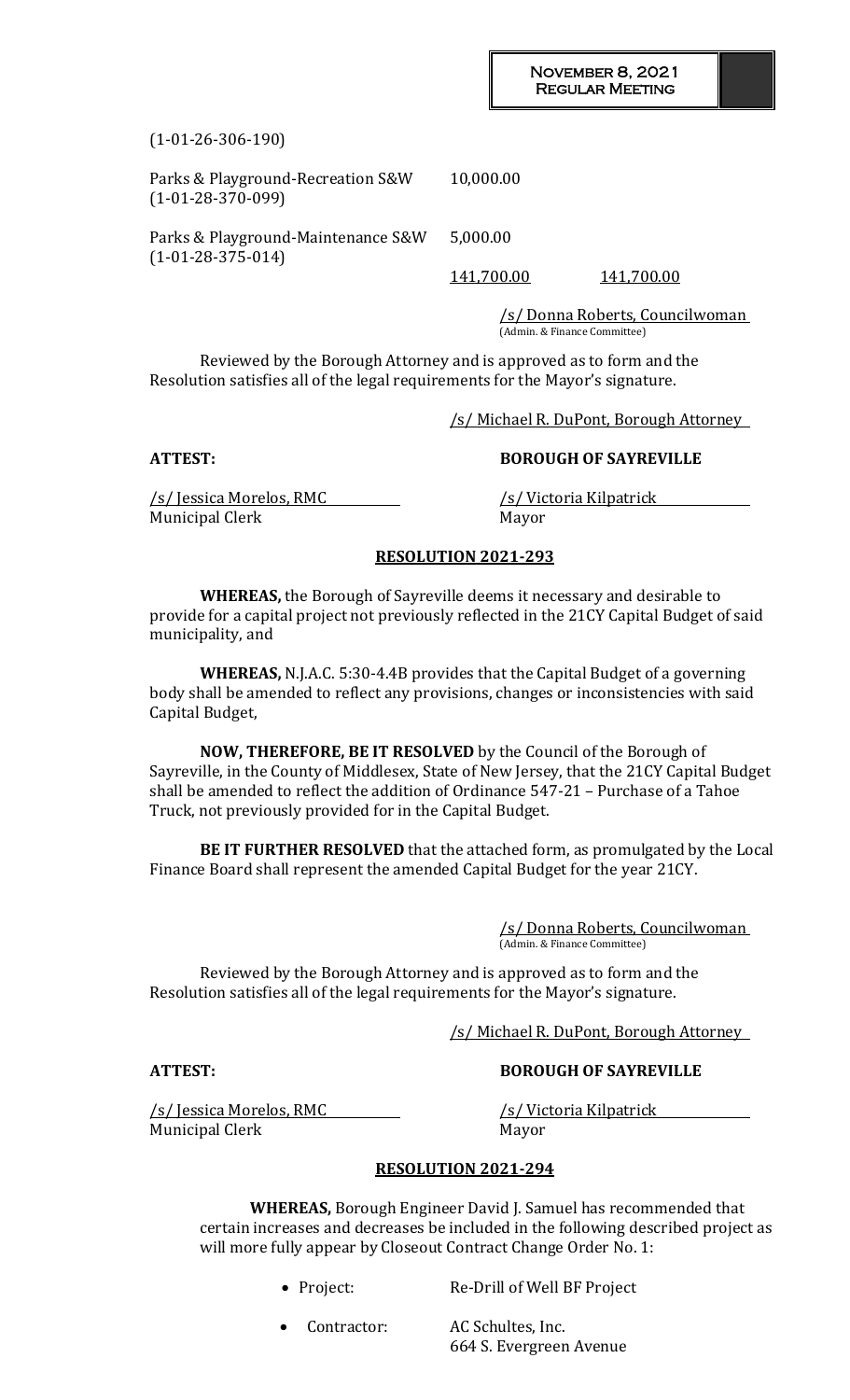Woodbury Heights, NJ 08097

• Net Increase: \$16,365.00

• Reason: Adjustment of original contract to reflect actual quantities installed and work performed.

## **NOW, THEREFORE, BE IT AND IT IS HEREBY RESOLVED:**

1. That the recommendation and approval of said Borough Engineer referred to above and in said Change Order be and the same is hereby accepted and approved:

2. That the Governing Body determines that said charges are proper and essential and that same be paid upon the submission of properly approved borough voucher.

> /s/ Mary J. Novak, Councilwoman (Water & Sewer Committee)

Reviewed by the Borough Attorney and is approved as to form and the Resolution satisfies all of the legal requirements for the Mayor's signature.

/s/ Michael R. DuPont, Borough Attorney

**ATTEST: BOROUGH OF SAYREVILLE**

Municipal Clerk Mayor

/s/ Jessica Morelos, RMC /s/ Victoria Kilpatrick

## **RESOLUTION #2021-295**

## **ACCEPTING FINAL WORK AND AUTHORIZING FINAL PAYMENT UPON EXPIRATION OF STATUTORY PERIOD**

**WHEREAS,** the following named contractor has completed the following work as indicated on the project hereafter referred to, which work is apparently in accordance with the plans, specifications and contract documents:

- Project: Re-Drill of Well BF Project
- Contractor: AC Schultes, Inc. 664 S. Evergreen Avenue Woodbury Heights, NJ 08097
- Balance Due \$9,914.98

**WHEREAS,** the Borough Engineer has fully issued a certificate certifying to the completion of the work and recommending payment in accordance with the terms thereof; and

**WHEREAS,** the Standing Committee of the Governing Body under whose jurisdiction this work falls has likewise inspected said work and has determined that it has been completed in apparent conformity with the plans and specifications; and

**WHEREAS,** the Statutes of New Jersey pertaining to the enforcement of mechanic's and materialmen's liens on municipal projects provide that notice thereof may be filed at any time within 45 days of the final acceptance of said work;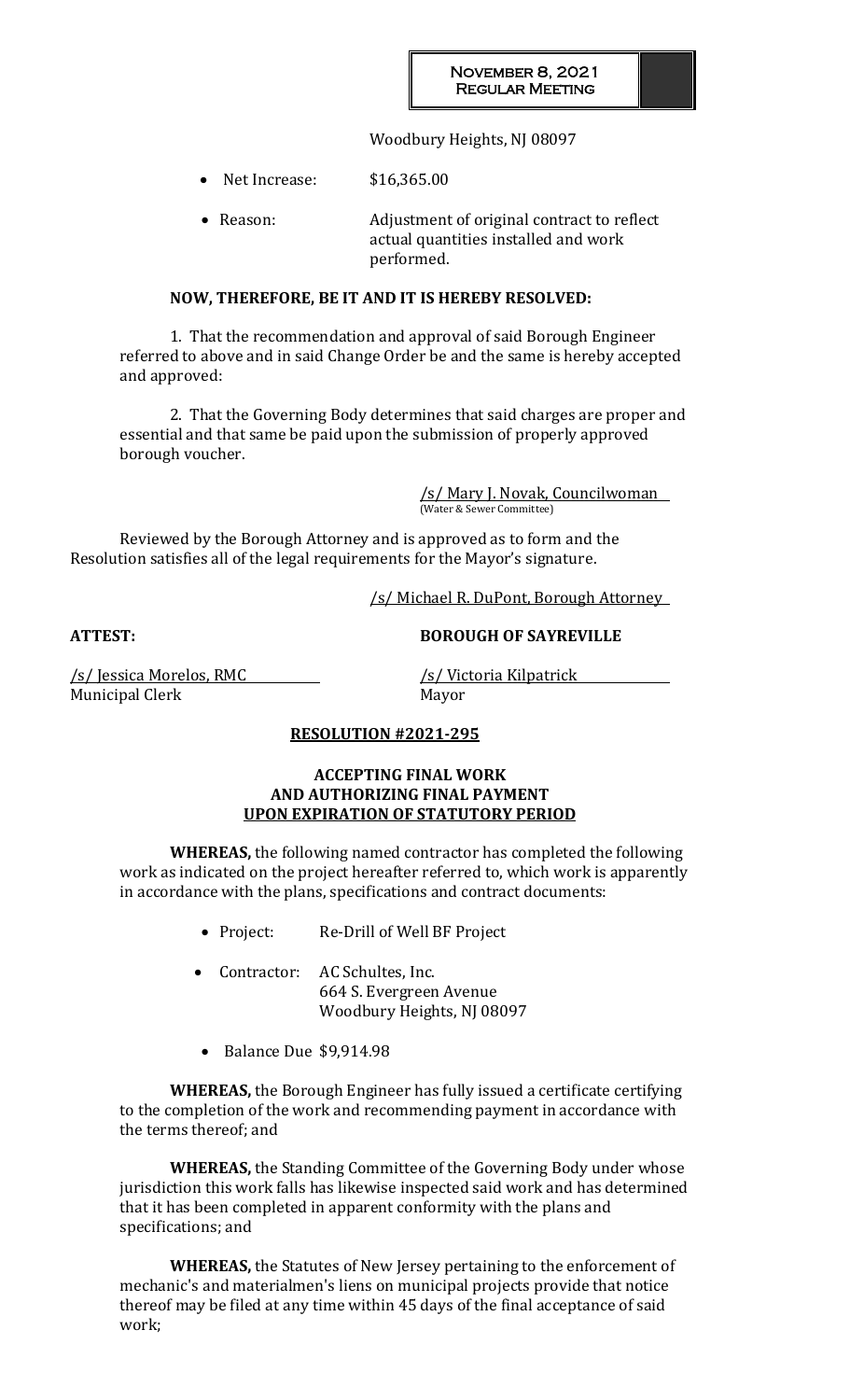## **NOW, THERFORE, BE IT AND IT IS HEREBY RESOLVED:**

1. That the project described in the preamble hereof is hereby accepted and approved with the proviso that such action is not to be construed as a waiver of any violation of the terms of said plans, specifications and contract documents if such violation should later appear.

2. That the Borough Clerk is authorized to insert a brief notice in a daily newspaper circulating in Middlesex County once a week for two consecutive weeks giving public notice of the final acceptance of said work so that any potential lien claimants may have notice thereof.

3. That upon expiration of the 45 days from the date hereof, the proper municipal officials be and they are hereby authorized and directed to execute and deliver a check to the said contractor covering the amount due him, less any retained percentage authorized by the contract documents.

4. That should the contract under which this work has been done provide for the release of any retained percentage upon the filing of a maintenance bond, that said percentage shall be paid said contractor upon the filing of a one-year 15% Maintenance Bond in the amount of \$74,362.35 and the approval of same as to form and sufficiency by the Borough Attorney.

> /s/ Mary J. Novak, Councilwoman (Water & Sewer Committee)

Reviewed by the Borough Attorney and is approved as to form and the Resolution satisfies all of the legal requirements for the Mayor's signature.

/s/ Michael R. DuPont, Borough Attorney

## **ATTEST: BOROUGH OF SAYREVILLE**

/s/ Jessica Morelos, RMC /s/ Victoria Kilpatrick Municipal Clerk Mayor

#### **RESOLUTION 2021-296**

## **RESOLUTION AUTHORIZING THE BOROUGH OF SAYREVILLE TO ACCEPT A GRANT FROM THE STATE OF NEW JERSEY DEPARTMENT OF LAW AND PUBLIC SAFETY, OFFICE OF THE ATTORNEY GENERAL, IN THE AMOUNT OF \$32,400.00, UNDER THE FY22 SAFE AND SECURE COMMUNITIES PROGRAM, SUBAWARD GRANT NUMBER 22-1219, AND AUTHORIZING THE MAYOR AND CHIEF OF POLICE TO EXECUTE, AND THE BOROUGH CLERK TO ATTEST TO A SUBGRANT AWARD, AND ANY DOCUMENTS IN CONNECTION WITH THIS GRANT**

**WHEREAS,** the Mayor and Council of the Borough of Sayreville wish to apply to the NJ Department of Law and Public Safety's "Safe and Secure Communities" Grant Program; and

**WHEREAS,** the goal of the Safe and Secure Grant Communities Program is to provide municipalities with funding for additional law enforcement personnel to address crime in a focused community-oriented manner; and

**NOW, THEREFORE, BE IT RESOLVED,** by the Mayor and Council of the Borough of Sayreville, County of Middlesex, State of New Jersey, that:

1. The Borough is authorized to accept a subaward grant from the State of New Jersey, Department of Law and Public Safety, Office of the Attorney General, in the amount of \$32,400, under the Safe and Secure Communities Program, Grant No. 22-1219, with a match of Fringe Benefits, for a total project cost of \$32,400.00;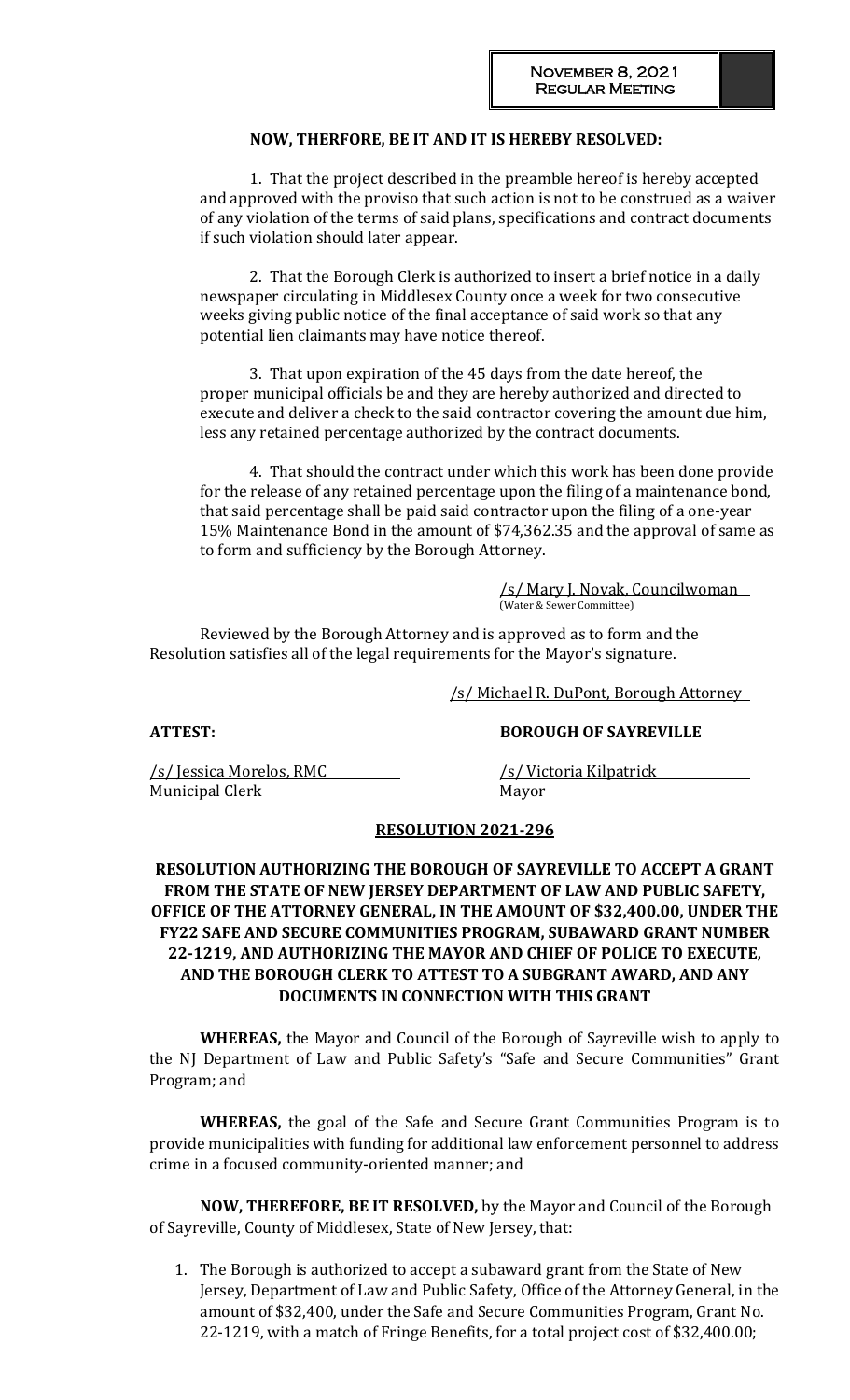- 2. The Borough of Sayreville acknowledges the subaward period begins on June 1, 2022 and concludes on May 31, 2023;
- 3. The Borough of Sayreville will accept the grant funds for the purpose described in its application

**BE IT FURTHER RESOLVED**, that the Mayor of the Borough of Sayreville and the Sayreville Chief of Police are hereby authorized to execute and the Borough Clerk to attest to any and all documents for the program and subaward identified herein with this grant.

> /s/ Donna Roberts, Councilwoman (Admin. & Finance Committee)

Reviewed by the Borough Attorney and is approved as to form and the Resolution satisfies all of the legal requirements for the Mayor's signature.

/s/ Michael R. DuPont, Borough Attorney

**ATTEST: BOROUGH OF SAYREVILLE**

/s/ Jessica Morelos, RMC /s/ Victoria Kilpatrick Municipal Clerk Mayor

## **READ IN FULL**

## **RESOLUTION #2021-297**

## **A RESOLUTION OF THE BOROUGH OF SAYREVILLE IN THE COUNTY OF MIDDLESEX, STATE OF NEW JERSEY, CONSENTING TO THE MEMORANDUM OF AGREEMENT BETWEEN THE BOROUGH OF SAYREVILLE AND PBA LOCAL #98**

**WHEREAS,** there now exists a Memorandum of Agreement between the Borough of Sayreville and the PBA Local 98; and

**WHEREAS,** representatives of PBA Local #98 and the Borough of Sayreville have agreed to certain modifications to the present Collective Bargain Agreement.

**NOW, THEREFORE BE IT RESOLVED,** that the Mayor and Council of the Borough of Sayreville, County of Middlesex and State of New Jersey hereby consent to the execution of the Memorandum of Agreement between the PBA Local #98 (Captains) and the Borough of Sayreville.

> /s/ Donna Roberts, Councilwoman (Admin. & Finance Committee)

Reviewed by the Borough Attorney and is approved as to form and the Resolution satisfies all of the legal requirements for the Mayor's signature.

/s/ Michael R. DuPont, Borough Attorney

## **ATTEST: BOROUGH OF SAYREVILLE**

/s/ Jessica Morelos, RMC /s/ Victoria Kilpatrick Municipal Clerk Mayor

At this time Mayor Kilpatrick opened the meeting up to the public for questions or comments on this resolution.

There being no appearances, Council President Dalina moved the public portion be closed and the Resolution be adopted on Roll Call vote. Seconded by Councilwoman Novak.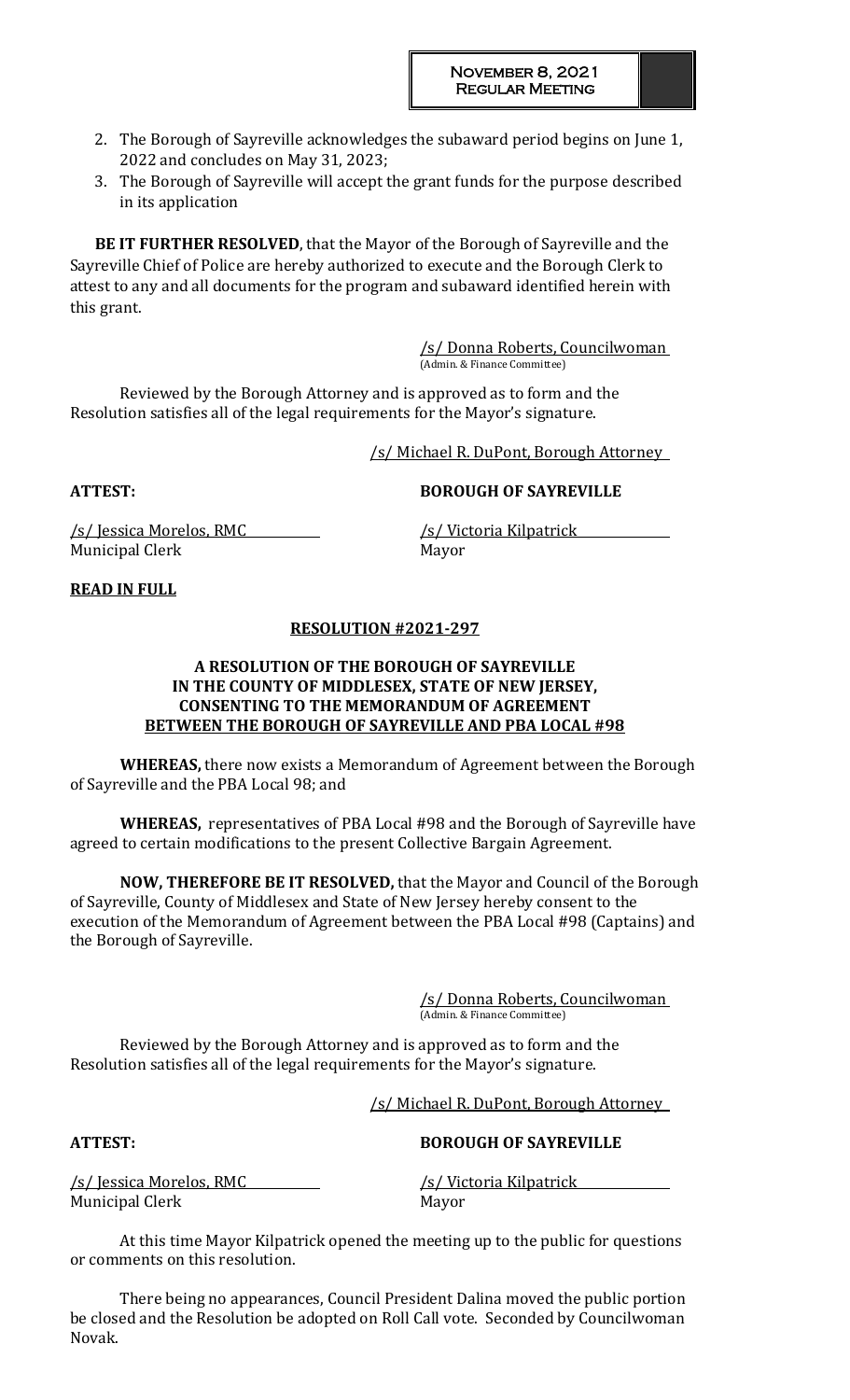Roll Call: Councilpersons Dalina, Conti, Enriquez, Maher, Novak, Roberts, all Ayes. Carried.

## **BOROUGH ATTORNEY - Michael DuPont**

#### **PUBLIC PORTION**

At this time Mayor Kilpatrick opened the meeting to the public for questions or comments on any and all matters.

Those appearing were:

- Taylor Bernosky, 91 Pulaski Avenue

Ms. Bernosky thanked Sgt. Braile for stopping by and discussing the speeding issue. She questioned the status of signs between Pinetree and Spruce. Ms. Bernosky questioned the status of air purifiers at the Senior Center. Councilman Conti stated that he'll speak with Sgt. Braile about the signs. Business Administrator Frankel stated he'll look into the air purifiers.

#### - Arthur Rittenhouse, 33 Delikat Lane

Mr. Rittenhouse thanked Kevin and Damon for their service and congratulated Eunice and Christian. He stated that the Mocco fine was settled back in September and reduced to a \$25,000 fine. Mr. Rittenhouse commented on the election.

- Karen Bebert, 9 Burlington Road

Ms. Bebert thanked Kevin and Damon for their service and congratulated Eunice and Christian. She thanked everyone for the cleanup on October 23rd. Ms. Bebert spoke about the feral cat issue.

No further appearances.

Borough Attorney DuPont stated that Councilwoman Novak should not vote on Ordinance #546-21 and Ordinance #548-21.

Council President Dalina made a motion to vacate the passage of Ordinance #546-21. Seconded by Councilman Enriquez.

Roll Call: Councilpersons Dalina, Conti, Enriquez, Maher, Novak, Roberts, all ayes.

Public Hearing on Ordinance #546-21.

Mayor Kilpatrick opened the meeting to the public for questions or comments on Ordinance #546-21.

There were no appearances.

**Councilwoman Roberts moved the Public Hearing be closed the Ordinance be adopted on second and final reading and advertised according to law. Seconded by Councilwoman Novak.** 

#### **Roll Call: Ayes: Councilpersons Roberts, Conti, Dalina, Enriquez, Maher. Abstained: Councilwoman Novak**

Council President Dalina made a motion to vacate the introduction of Ordinance #548-21. Seconded by Councilman Enriquez.

Roll Call: Councilpersons Dalina, Conti, Enriquez, Maher, Novak, Roberts, all ayes.

Introduction of Ordinance #548-21.